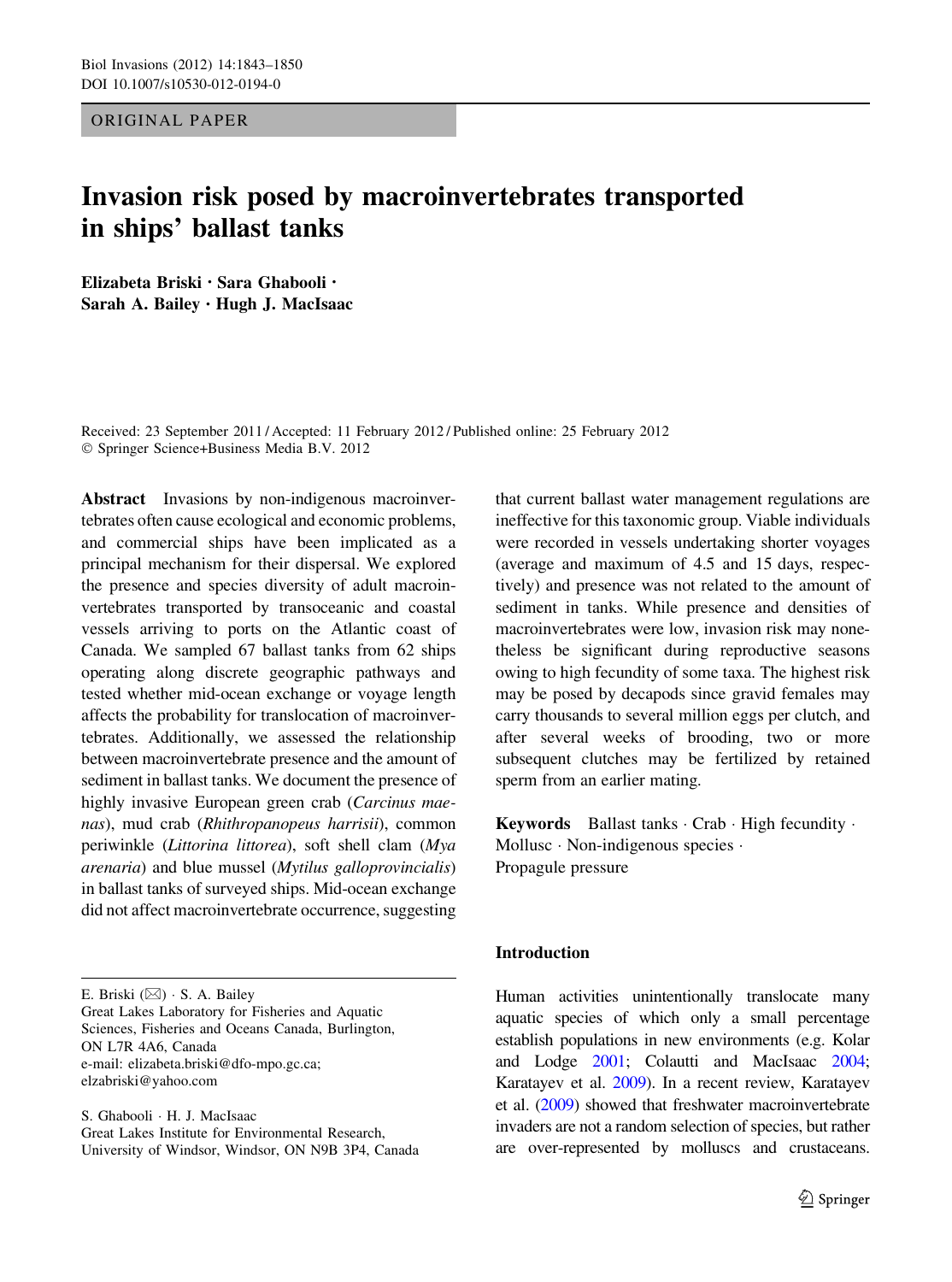Introduced molluscs can alter benthic community dynamics by out-competing native species (Branch and Steffani [2004](#page-6-0); Ward and Ricciardi [2007](#page-7-0)), while crustaceans may adversely affect bivalves, molluscs and other crustaceans through predation, competition, and burrowing activities (e.g. Grosholz and Ruiz [1996\)](#page-6-0). Furthermore, molluscs and crustaceans can cause major economic losses (Pimentel et al. [2005](#page-7-0); Colautti et al. [2006a](#page-6-0)); for example, losses in Canada due to zebra (Dreissena polymorpha) and quagga mussels (Dreissena bugensis rostriformis) alone are estimated at more than \$8 million CDN per year (Colautti et al. [2006a\)](#page-6-0). Several molluscs and crustaceans have been listed in the Global Invasive Species Database of ''100 of the World's Worst Invasive Alien Species'' (ISSG [2011](#page-6-0)).

Macroinvertebrates may be transported by numerous vectors (Ricciardi [2006;](#page-7-0) Molnar et al. [2008](#page-7-0)), however ships have been implicated as a leading mechanism for aquatic non-indigenous species (NIS) introductions worldwide (Ricciardi [2006](#page-7-0); Molnar et al. [2008](#page-7-0); Hulme [2009\)](#page-6-0). A diverse array of species are transported in ballast tanks or attached to external surfaces of ships' hulls (Humphrey [2008](#page-6-0); Klein et al. [2010;](#page-6-0) Briski et al. [2010](#page-6-0); Sylvester et al. [2011](#page-7-0)), and numerous studies report presence of unidentified bivalve and/or decapod larvae in ballast water. Thus, shipping may be a potent vector for dispersal of species including European green crab (Carcinus maenas), mud crab (Rhithropanopeus harrisii), and soft shell clam (Mya arenaria) (Carlton [1985;](#page-6-0) Duggan et al. [2006;](#page-6-0) Humphrey [2008](#page-6-0); Darling et al. [2008](#page-6-0); Simard et al. [2011](#page-7-0)). To our knowledge, no study has yet confirmed records of these species from ballast tanks, either as larvae or benthic adults.

Ballast water can contain significant amounts of suspended sediment that later settle to the tank bottom (Carlton [1985](#page-6-0); Gollasch and Leppäkoski [1999](#page-6-0)) and provide suitable habitat for benthic organisms (Briski et al. [2010,](#page-6-0) [2011a](#page-6-0)). Invertebrate dormant stages are not influenced by voyage length, but survival of active invertebrates and diatoms is reduced by longer voyages (Reid et al. [2007](#page-7-0); Humphrey [2008;](#page-6-0) Klein et al. [2010\)](#page-6-0). Ballast water management regulations enacted by Canada, including requirements for mid-ocean exchange (MOE) and salt-water flushing are primarily aimed at reducing invasion risk of entrained microplankton and have not been evaluated heretofore for their efficacy against benthic macroinvertebrates (Government of Canada [2006\)](#page-6-0).

Females of some aquatic macroinvertebrates including molluscs and decapods—are capable of prolific egg production, with output ranging from thousands to millions of eggs per reproductive event (Stickney [1963](#page-7-0); Hughes and Roberts [1980;](#page-6-0) Creaser and Clifford [1982](#page-6-0); Morgan et al. [1983;](#page-7-0) Shields and Okazaki [1991](#page-7-0); Grosholz and Ruiz [2002;](#page-6-0) Samuel and Soundarapandian [2010](#page-7-0)). Invasion theory identifies a close linkage between the number of propagules released in a new location and the success of an invader (Colautti et al. [2006b](#page-6-0); Lockwood et al. [2009](#page-7-0)), thus the introduction of one pair of spawning molluscs or one gravid female decapod could pose a surprisingly high invasion risk. Further, decapod females can oviposit several masses (i.e. clutches) of fertilized eggs over several months after a single mating (Morgan et al. [1983;](#page-7-0) Shields and Okazaki [1991](#page-7-0)), complicating measures of propagule pressure and invasion risk.

Here, we report on the presence and species diversity of macroinvertebrates sampled from transoceanic and coastal ships arriving to the Atlantic coast of Canada. We sampled 67 ballast tanks of ships on particular geographic pathways to test three hypotheses: (1) invasion risk posed by macroinvertebrates from ships performing MOE and those exempt from MOE is equal; (2) the length of voyage does not affect macroinvertebrate survival inside tanks; and (3) the amount of sediment in tanks does not affect survival of macroinvertebrates in tanks.

#### Methods

As part of a larger study (see Briski et al. [2011a\)](#page-6-0), we sampled ships following three distinct geographic pathways to Canadian ports: transoceanic ships performing MOE (TOE), coastal ships performing MOE (CE), and coastal ships without MOE (CNE) (Fig. [1](#page-2-0)). TOE ships were defined as ships arriving from any continent except North America. CE ships arrived from ports in the USA south of Cape Cod, Massachusetts. CNE ships arrived from American or Canadian ports north of Cape Cod. Ships were sampled opportunistically on arrival to Sept-Iles, Baie-Comeau and Port-Cartier in Quebec, Saint John in New Brunswick, and Halifax, Hantsport, Canso, Port Hawkesbury, Liverpool, Point Tupper and Sheet Harbour in Nova Scotia. In total, we collected samples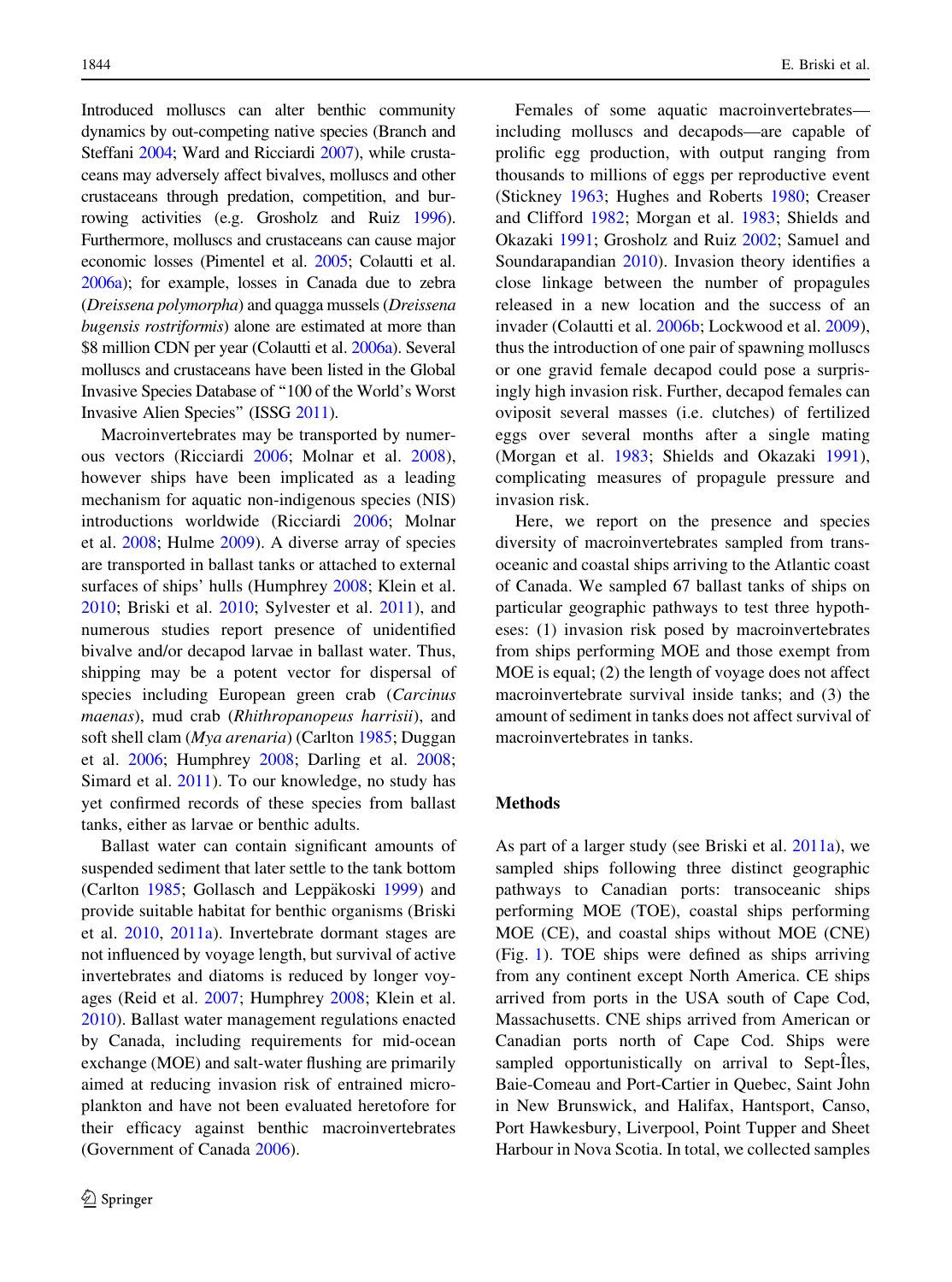<span id="page-2-0"></span>

Fig. 1 Schematic representation of pathways utilized by ships arriving to the Atlantic region of Canada. Dotted line represents transoceanic ships with mid-ocean exchange (TOE), dashed line represents coastal ships with mid-ocean exchange (CE) and solid line represents coastal ships exempt from mid-ocean exchange (CNE). Vessels arriving from ports north of Cape Cod, Massachusetts (MA) are exempt from mid-ocean exchange requirements, if destined for specific Canadian ports on the Atlantic coast (Government of Canada [2006](#page-6-0))

from 25 TOE, 21 CE and 21 CNE ships. Data contained in ballast water reporting forms, including previous dates and locations of ballast uptake and discharge, and last port-of-call, were used to determine ships' pathways and voyage length.

Tanks were entered immediately after deballasting occurred at Canadian ports, and all compartments of the tank were visually inspected for presence of larger macroinvertebrates such as cnidarians, decapods, gastropods, and bivalves, which were collected when found. Additionally, approximately 6 kg of sediment was collected from multiple, randomly-selected areas inside the ballast tank to check for smaller, buried taxa. As sediment tended to accumulate peripherally in tanks with only a thin layer spread across the tank bottom (mean and maximum depth of 3 mm and 25 cm, respectively), we were usually able to collect sediment from a range of depths. Sediment depth and percent cover inside ballast tanks were recorded and architectural diagrams of ships' tanks reviewed to estimate the amount of sediment carried per tank. Upon return to the laboratory, sediments were processed using a 500  $\mu$ m sieve and sieve contents examined under a dissecting microscope. Macroinvertebrates were isolated and stored in 95% ethanol until later identification. Taxa smaller than  $500 \mu m$ , mostly dormant stages of zooplankton, are reported in Briski et al. [\(2011a\)](#page-6-0). Identification of animals was conducted using molecular methods as well as traditional morphological taxonomy; taxonomic experts were consulted when morphological identifications were uncertain. In addition, we measured carapace width (for crabs) or the length of the widest axis (other macroinvertebrates) for each individual.

One small piece of tissue was dissected from every individual and used for molecular identification. DNA was extracted following Elphinstone et al. ([2003](#page-6-0)). Fragments of the mitochondrial genes COI and 16S were amplified using the universal COI primers LCO1490 and HCO2190 (Folmer et al. [1994\)](#page-6-0), and 16S primers S1 and S2 (Palumbi [1996](#page-7-0)). PCR reactions and sequencing protocol followed Briski et al. [\(2011b](#page-6-0)). Recovered DNA sequences were blasted against those in the GenBank database ([http://blast.](http://blast.ncbi.nlm.nih.gov/Blast.cgi) [ncbi.nlm.nih.gov/Blast.cgi](http://blast.ncbi.nlm.nih.gov/Blast.cgi)) using the nucleotide blast (default parameters). In addition, COI sequences were compared to those in the Barcode of Life Database [\(http://www.barcodinglife.org\)](http://www.barcodinglife.org), using the identification engine BOLD-IDS, with the option 'All Barcode Records on BOLD'.

#### Statistical analyses

We determined whether macroinvertebrate presence in ballast tanks was influenced by MOE using Pearson Chi-square analysis (SPSS version 11.5.0; SPSS). Separate logistic regression analyses were used to determine if the occurrence of macroinvertebrates was related to the length of the ships' voyage or the amount of sediment contained in ballast tanks (SPSS version 11.5.0; SPSS). All three ship pathways (i.e. TOE, CE and CNE) were pooled for the above mentioned logistic analyses, as Pearson Chi-square analysis showed no effect of MOE on the occurrence of macroinvertebrates (see "Results" section).

# **Results**

Sixty-seven ballast tanks (62 ships) were sampled between May 2007 and August 2009. The average voyage length and amount of sediment in tanks of sampled ships were 8.94 days and  $1.44 \text{ m}^3$ , respectively (Table [1](#page-3-0)). Voyage length differed among ship pathways, being 14.08, 7.28, and 4.47 days, for TOE,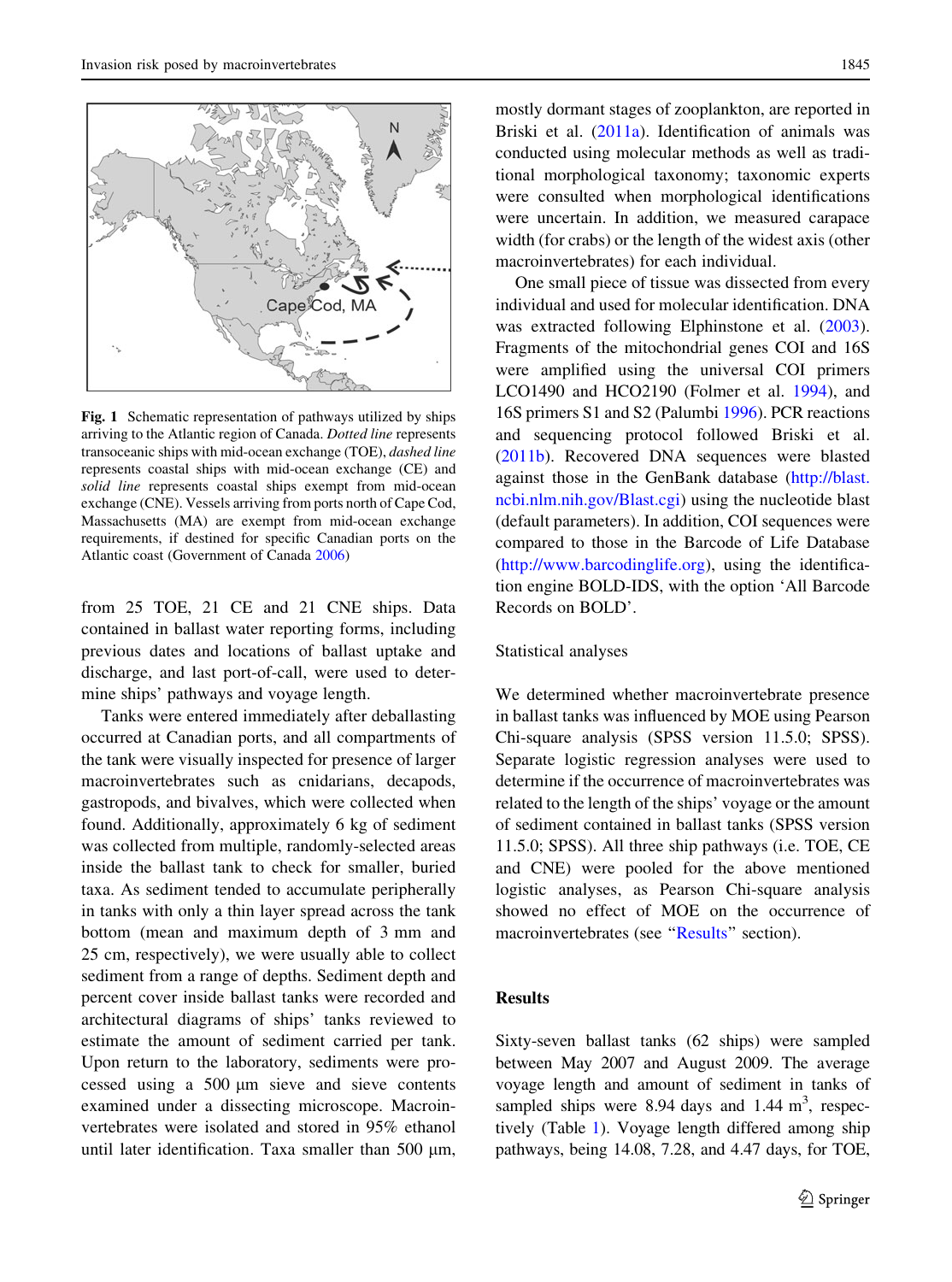|                  | All ships            |       |           |      |       | Ships containing macroinvertebrates |                      |       |           |                |                |          |
|------------------|----------------------|-------|-----------|------|-------|-------------------------------------|----------------------|-------|-----------|----------------|----------------|----------|
|                  | Number<br>of samples | Mean  | <b>SE</b> | Min  | Max   | Range                               | Number<br>of samples | Mean  | <b>SE</b> | Min            | Max            | Range    |
|                  | Voyage length (day)  |       |           |      |       |                                     |                      |       |           |                |                |          |
| Total            | 67                   | 8.94  | 0.83      |      | 44    | 43                                  | 7                    | 4.57  | 1.79      | 2              | 15             | 13       |
| <b>TOE</b>       | 25                   | 14.08 | 1.38      | 6    | 44    | 38                                  |                      | 15.00 | N/A       | N/A            | N/A            | N/A      |
| <b>CE</b>        | 21                   | 7.28  | 1.09      | 2    | 23    | 21                                  | $\overline{2}$       | 4.50  | 0.50      | $\overline{4}$ | 5              | 1        |
| <b>CNE</b>       | 21                   | 4.47  | 0.85      |      | 14    | 13                                  | 4                    | 2.00  | 0.00      | $\overline{2}$ | $\overline{2}$ | $\theta$ |
| Sediment $(m^3)$ |                      |       |           |      |       |                                     |                      |       |           |                |                |          |
| Total            | 61                   | 1.44  | 0.39      | 0.00 | 16.80 | 16.79                               | 7                    | 0.52  | 0.44      | 0.01           | 3.19           | 3.18     |
| <b>TOE</b>       | 20                   | 2.05  | 0.64      | 0.01 | 11.25 | 11.24                               | 1                    | 0.01  | N/A       | N/A            | N/A            | N/A      |
| <b>CE</b>        | 20                   | 2.25  | 0.95      | 0.00 | 16.80 | 16.80                               | 2                    | 1.59  | 1.58      | 0.01           | 3.19           | 3.18     |
| <b>CNE</b>       | 21                   | 0.08  | 0.01      | 0.00 | 0.26  | 0.26                                | 4                    | 0.12  | 0.03      | 0.04           | 0.18           | 0.14     |

<span id="page-3-0"></span>Table 1 Voyage length and amount of sediment per tank for all ships sampled in the study and for ships containing macroinvertebrates

Statistics are shown for all pathways (total), transoceanic ships which conducted mid-ocean exchange (TOE), coastal ships which conducted mid-ocean exchange (CE), and coastal ships exempt from mid-ocean exchange (CNE)

CE and CNE ships, respectively (Table 1). Macroinvertebrates were found in seven tanks (10.4%) with an average density of 2.8 individuals per tank when present, and no more than 3 individuals per species (Table 2). We were unable to detect any pattern with respect to where macroinvertebrates were found in tanks. The average voyage length and amount of sediment in tanks of ships containing macroinvertebrates were  $4.57 \text{ days}$  and  $0.52 \text{ m}^3$ , respectively (Table 1). Macroinvertebrates were found in ships from all three pathways (Tables 1, 2), but more than 50% of records were from tanks of CNE ships

Table 2 Macroinvertebrate taxa (with abundance and size) sampled from ballast tanks of ships arriving to the Atlantic coast of Canada, by vessel

| Ship ID | Ship<br>pathway | Voyage<br>length (days) | Sediment<br>per tank $(m^3)$ | Taxon                      | Number<br>per tank | Size (mm)  |
|---------|-----------------|-------------------------|------------------------------|----------------------------|--------------------|------------|
| 56      | <b>CE</b>       | 5                       | 0.0078                       | Rhithropanopeus harrisii   | 1                  | 20         |
|         |                 |                         |                              | <i>Platynereis</i> sp.     | 3                  | 36, 42, 47 |
|         |                 |                         |                              | Parahyotissa numisma*      | $\overline{2}$     | 21         |
|         |                 |                         |                              | Mya arenaria               | 1                  | 11         |
| 59      | <b>CNE</b>      | 2                       | 0.0405                       | Carcinus maenas*           |                    | 36         |
|         |                 |                         |                              | Littorina littorea*        | 2                  | 22         |
| 65      | <b>CNE</b>      | $\overline{2}$          | 0.081                        | Actinaria, unidentified    |                    | 21         |
|         |                 |                         |                              | Neanthes virens            | $\overline{c}$     | 78         |
|         |                 |                         |                              | Parahyotissa numisma*      | 1                  | 19         |
|         |                 |                         |                              | Mytilus galloprovincialis* |                    | 22         |
| 75      | <b>CE</b>       | 4                       | 3.186                        | Platynereis sp.            | $\overline{c}$     | 36, 41     |
| 77      | <b>TOE</b>      | 15                      | 0.0157                       | Mya arenaria               | 1                  | 10         |
| 78      | <b>CNE</b>      | $\overline{2}$          | 0.18                         | Mya arenaria               | 1                  | 12         |
| 80      | <b>CNE</b>      | 2                       | 0.18                         | Carcinus maenas*           |                    | 39         |
|         |                 |                         |                              | Mya arenaria               |                    | 11         |

Ship particulars (pathway, voyage length and sediment amount) are included where CE coastal ships which conducted mid-ocean exchange CNE coastal ships exempt from mid-ocean exchange and TOE transoceanic ships which conducted mid-ocean exchange. Non-indigenous species are shown in bold; those able to tolerate ambient salinity in the recipient port are indicated (\*)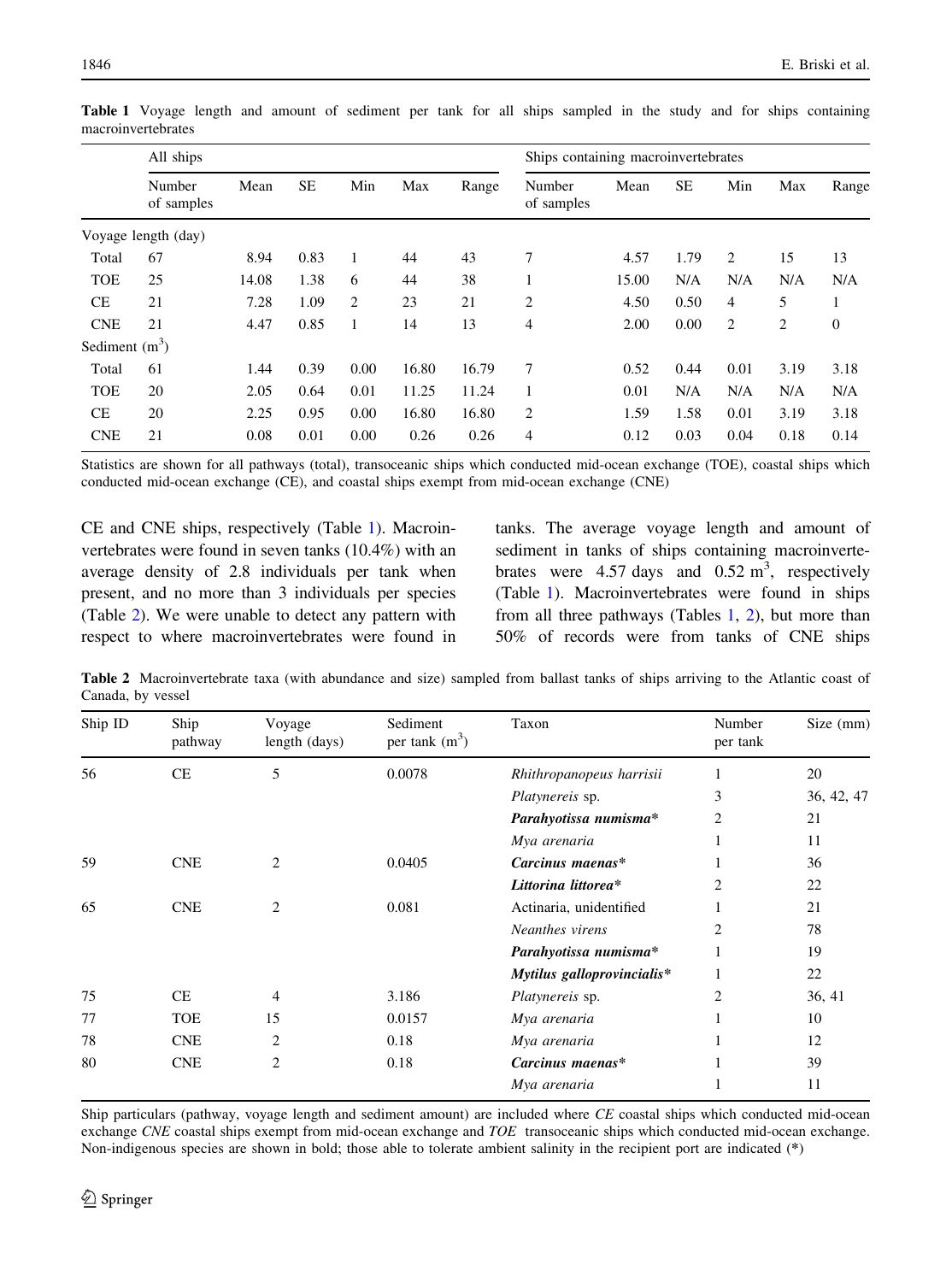(Table [2\)](#page-3-0). Occurrence of macroinvertebrates in ballast tanks was not affected by MOE ( $\chi^2 = 2.31, P = 0.12$ ), though logistic regression analysis revealed that voyage length was an important factor ( $\chi^2 = 5.15$ ,  $P = 0.02$ ). Even though the amount of sediment in tanks containing macroinvertebrates was lower than that where macroinvertebrates were not recorded  $(0.52 \text{ vs. } 1.44 \text{ m}^3)$ , respectively; Table [1](#page-3-0)), the relationship between amount of sediment and presence in tanks was not significant  $(\chi^2 = 0.72, P = 0.28).$ 

We identified nine taxa belonging to five taxonomic groups (Table [2\)](#page-3-0). One crab (European green crab C. maenas), one gastropod (common periwinkle Littorina littorea) and two bivalves (Parahyotissa numisma and Mytilus galloprovincialis) recorded are considered non-native to the Atlantic coast of Canada (Table [2](#page-3-0)). While P. numisma is considered a tropical/ subtropical species not likely to survive in Atlantic Canada, and C. maenas is already established in the region, L. littorea and M. galloprovincialis have not yet been reported from the region. A gravid female mud crab (R. harrisii) was found in a coastal ship that had conducted MOE (Fig. 2; Table [2\)](#page-3-0). This species is native to Atlantic Canada (A Locke, Fisheries and Oceans Canada, personal communication), but is an established NIS in many locations in Europe and western North America. The native bivalve M. arenaria was the only species recorded from the TOE pathway, from a ship with voyage length of 15 days (Table [2\)](#page-3-0).

### **Discussion**

To our knowledge, this study provides the first evidence for transport of highly invasive macroinvertebrates including European green crab (C. maenas), mud crab (R. harrisii), common periwinkle (L. littorea), soft shell clam (M. arenaria) and blue mussel (M. galloprovincialis) in ships' ballast tanks (see also Briski et al. [2011a](#page-6-0)). Furthermore, ships' ballast appears to be an active vector for transport of adult macroinvertebrates to Canadian waters despite requirements for ballast water management by MOE. While *C. maenas* is already established in some areas of Atlantic Canada, its discovery in ships' ballast tanks poses concern for further inter-regional spread and possible introduction of individuals with novel



Fig. 2 Images of mud crab Rhithropanopeus harrisii (a), female mud crab carrying eggs (b), European green crab Carcinus maenas (c) and soft-shell clam  $Mya$  arenaria (d) found in ballast tanks of ships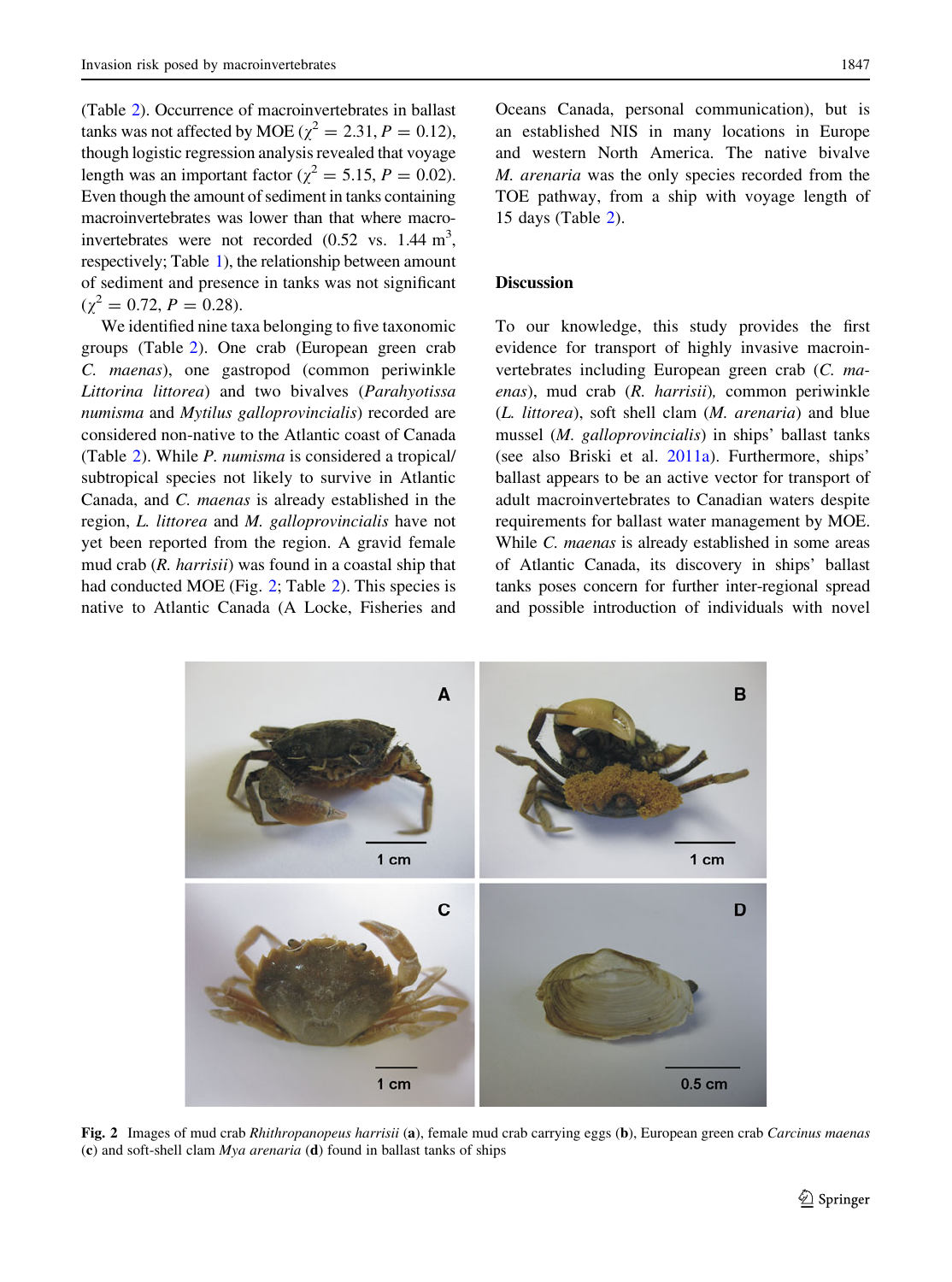genotypes that may be better adapted to the local environment, potentially enhancing further spread and/or negative impacts (Roman [2006;](#page-7-0) Simberloff [2009;](#page-7-0) Rossong et al. [2011\)](#page-7-0). In addition to macroinvertebrates themselves, these species could potentially introduce 'fellow traveller' parasites (Torchin et al. [2001](#page-7-0)) or disease organisms (Payen and Bonami [1979\)](#page-7-0); R. harrisii, for example, commonly carry strains of the white spot baculovirus (Payen and Bonami [1979\)](#page-7-0).

The discovery of a live, gravid female R. harrisii in a ballast tank is particularly troubling discovery. This species may produce between 1,000 and 4,000 eggs per clutch, and females are able to release fertilized egg clutches up to four separate times following a single mating (Morgan et al. [1983\)](#page-7-0). Thus, the propagule pressure exerted by such a female could approach that reported for juvenile stages previously  $(\sim 30$  individuals per m<sup>3</sup> of unidentified decapod larvae in ballast water of coastal ships arriving to the Atlantic coast of Canada; Humphrey [\(2008](#page-6-0))). R. harrisii is native to Atlantic estuarine waters and larval development may take place under a broad range of environmental conditions, including salinities ranging from 2.5 to 40 ppt (Costlow et al. [1966\)](#page-6-0); the collection of a viable individual after MOE and exposure to marine water above 30 ppt salinity highlights the tremendous salinity tolerance of this species. Reports of adults, zoeae and small juveniles of the mud crab in freshwater reservoirs in Texas (Howells [2001](#page-6-0)) indicate that the species could pose an invasion risk to the Laurentian Great Lakes if introduced. Several euryhaline species have already established in the Great Lakes, including the amphipod Gammarus tigrinus, which is also native to estuaries of the northwest Atlantic Ocean (Ricciardi and MacIsaac [2000](#page-7-0); Kelly et al. [2006](#page-6-0)).

It is not known if adult macroinvertebrates can be entrained into, or discharged from, ballast tanks in a viable condition. It might be possible for smaller individuals to pass through the ballast pipes and pumping system intact, particularly if sea chest screens and strainers are damaged. At any rate, hatched larvae of R. harrisii remain free-swimming from 7 to 35 days depending on salinity and temperature (Goncalves et al. [1995](#page-6-0)), allowing easy ingress to or egress from ballast tanks. Although this study indicates that macroinvertebrates are transported in only 10% of ships and only at low density, invasion risk could be enhanced during reproductive seasons and/or when environmental conditions are conducive to survival inside ballast tanks. Many molluscs and decapods possess r-selected reproductive strategies, which are characterized by production of numerous offspring. These taxa may be best suited to overcoming environmental and demographic stochasticity associated with the invasion process, and rapidly achieving densities amenable to successful colonization in new habitiats (McMahon [2002](#page-7-0)). The highest risk may be posed by decapods not requiring simultaneous presence of both sexes inside tanks to produce free-swimming larvae (Morgan et al. [1983](#page-7-0); Samuel and Soundarapandian [2010\)](#page-7-0). In contrast, bivalves require both sexes for reproduction, and spawning in the often hostile conditions inside ballast tanks may be problematic.

Considering that macroinvertebrates were found only in ships completing shorter voyages (average of 4.5 days), environmental conditions in ballast tanks may be an important determinant of macroinvertebrate survival. Reid et al. ([2007\)](#page-7-0) and Klein et al. ([2010\)](#page-6-0) measured rapid declines in dissolved oxygen concentration inside ballast tanks to 2 mg/L within five to 7 days, with 90% of initial oxygen content lost within 10 days at temperatures above  $20^{\circ}$ C. As a result, environmental conditions in ballast tanks of ships on long, transoceanic voyages may inhibit survival. In contrast, environmental conditions may not be limiting in tanks of coastal vessels undertaking short voyages, during which ballasting activities (loading, discharging and/or conducting MOE) may occur every few days. Carver and Mallet ([2004\)](#page-6-0) showed that the infusion of nutrients and oxygen into tanks can enhance the total number of plankton species surviving at the end of voyage. While this may indicate macroinvertebrate transfers will be limited mainly to short distance dispersal, we caution that our study was conducted during warmer parts of the year when temperatures were always above  $10^{\circ}$ C and usually above 20°C. Reid et al. [\(2007\)](#page-7-0) observed no decline in dissolved oxygen concentration in ballast water during a voyage in December at temperatures ranging between 3 and  $5^{\circ}$ C, thus the possibility exists for enhanced intercontinental survival during cooler seasons.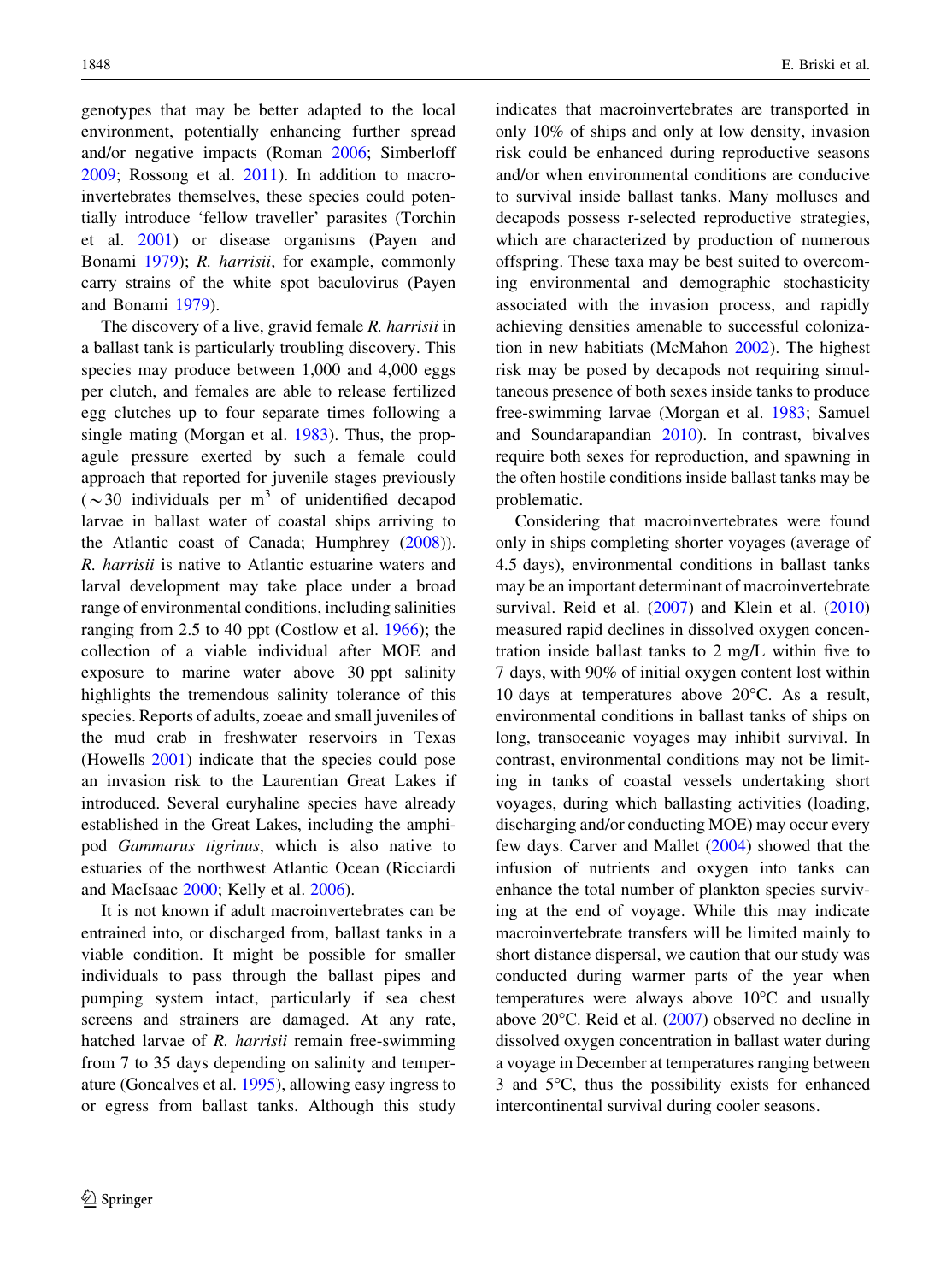<span id="page-6-0"></span>Acknowledgments We thank participating shipping companies and crews, the Shipping Federation of Canada, multiple port authorities and our sampling team: A.M. Weise, O. Casas-Monroy, N. Simard, J.-Y. Couture, M. Huot, O. Lacasse, D. Humphrey, C.Owens, S. Ross, C.D.A. van Overdijk and Dr. C. McKindsey. We are grateful to R. Tedla, S. Ross and H. Coker for laboratory support and to Dr. M. Cristescu for making available her laboratory resources. Great thanks to Dr. Paul Valentich-Scott for taxonomic assistance, and to Dr. Andrea Locke and an anonymous reviewer for helpful comments. This research was supported by NSERC's Canadian Aquatic Invasive Species Network, Transport Canada, Fisheries and Oceans Canada, by NSERC Discovery Grants to SAB and HJM, and by a DFO Invasive Species Research Chair to HJM.

#### References

- Branch GM, Steffani CN (2004) Can we predict the effects of alien species? A case-history of the invasion of South Africa by Mytilus galloprovincialis (Lamarck). J Exp Mar Biol Ecol 300:189–215
- Briski E, Bailey SA, Cristescu ME, MacIsaac HJ (2010) Efficacy of 'saltwater flushing' in protecting the Great Lakes from biological invasions by invertebrate eggs in ships' ballast sediment. Freshw Biol 55:2414–2424
- Briski E, Bailey SA, MacIsaac HJ (2011a) Invertebrates and their dormant eggs transported in ballast sediments of ships arriving to the Canadian coasts and the Laurentian Great Lakes. Limnol Oceanogr 56:1929–1939
- Briski E, Cristescu ME, Bailey SA, MacIsaac HJ (2011b) Use of DNA barcoding to detect invertebrate invasive species from diapausing eggs. Biol Invas 13:1325–1340
- Carlton JT (1985) Transoceanic and interoceanic dispersal of coastal marine organisms: the biology of ballast water. Oceanogr Mar Biol 23:313–371
- Carver CE, Mallet AL (2004) Investigating potential ballast water management strategies for ships travelling from Chesapeake Bay to ports in Nova Scotia. Transport Canada. Atlantic Ballast water sub-committee report. URL: <http://www.ceaa.gc.ca/B4777C6B-docs/WP-1785-052.pdf>
- Colautti RI, MacIsaac HJ (2004) A neutral terminology for defining invasive species. Divers Distrib 10:135–141
- Colautti RI, Bailey SA, van Overdijk CDA, Amundsen K, MacIsaac HJ (2006a) Characterised and projected costs of nonindigenous species in Canada. Biol Invas 8:45–59
- Colautti RI, Grigorovich IA, MacIsaac HJ (2006b) Propagule pressure: a null model for biological invasions. Biol Invas 8:1023–1037
- Costlow JD, Bookhout CG, Monroe R (1966) Studies on the larval development of the crab, Rhithropanopeus harrisii (Gould). I. The effect of salinity and temperature on larval development. Physiol Zool 39:81–100
- Creaser EP, Clifford DA (1982) Life history studies of the sandworm, Nereis virens Sars, in the Sheepscot estuary, Maine. Fish B-NOAA 80:735–743
- Darling JA, Bagley MJ, Roman J, Tepolt CK, Geller JB (2008) Genetic patterns across multiple introductions of the globally invasive crab genus Carcinus. Mol Ecol 17: 4992–5007
- Duggan IC, Bailey SA, van Overdijk CDA, MacIsaac HJ (2006) Invasion risk of active and diapausing invertebrates from residual ballast in ships entering Chesapeake Bay. Mar Ecol Prog Ser 324:57–66
- Elphinstone MS, Hinten GN, Anderson MJ, Nock CJ (2003) An inexpensive and high-throughput procedure to extract and purify total genomic DNA for population studies. Mol Ecol Notes 3:317–320
- Folmer O, Black M, Hoeh W, Lutz R, Vrijenhoek R (1994) DNA primers for amplification of mitochondrial cytochrome c oxidase subunit I from diverse metazoan invertebrates. Mol Mar Biol Biotech 3:294–299
- Gollasch S, Leppäkoski E (1999) Initial risk assessment of alien species in Nordic coastal waters. Nordic Council of Ministers, Copenhagen
- Goncalves F, Ribeiro R, Soares AMVM (1995) Laboratory study of effects of temperature and salinity on survival and larval development of a population of Rhithropanopeus harrisii from the Mondego River estuary, Portugal. Mar Biol 121:639–645
- Government of Canada (2006) Ballast water control and management regulations. Can Gazette 140(13). URL: [http://](http://gazette.gc.ca/archives/p2/2006/2006-06-28/html/sor-dors129-eng.html#a) [gazette.gc.ca/archives/p2/2006/2006-06-28/html/sor-dors](http://gazette.gc.ca/archives/p2/2006/2006-06-28/html/sor-dors129-eng.html#a) [129-eng.html#a](http://gazette.gc.ca/archives/p2/2006/2006-06-28/html/sor-dors129-eng.html#a)
- Grosholz ED, Ruiz GM (1996) Predicting the impact of introduced marine species: Lessons from the multiple invasions of the European green crab Carcinus maenas. Biol Conserv 78:59–66
- Grosholz ED, Ruiz GM (2002) Management plan for the European green crab. Aquatic nuisance species task force. URL: [http://www.anstaskforce.gov/Species%20plans/GreenCrab](http://www.anstaskforce.gov/Species%20plans/GreenCrabManagementPlan.pdf) [ManagementPlan.pdf](http://www.anstaskforce.gov/Species%20plans/GreenCrabManagementPlan.pdf). Accessed 7 July 2011
- Howells R (2001) Introduced non-native fishes and shellfishes in Texas water: an updated list and discussion. Texas Parks and Wildlife Department, Management Data Series 188. URL: [http://www.tpwd.state.tx.us/publications/pwdpubs/](http://www.tpwd.state.tx.us/publications/pwdpubs/media/mds_inland/mds-188.pdf) [media/mds\\_inland/mds-188.pdf](http://www.tpwd.state.tx.us/publications/pwdpubs/media/mds_inland/mds-188.pdf)
- Hughes RN, Roberts DJ (1980) Reproductive effort of winkles (Littorina spp.) with contrasted methods of reproduction. Oecologia 47:130–136
- Hulme PE (2009) Trade, transport and trouble: managing invasive species pathways in an era of globalization. J Appl Ecol 46:10–18
- Humphrey DB (2008) Characterizing ballast water as a vector for non-indigenous zooplankton transport. MSc Thesis, Univ. of British Columbia, Vancouver, B.C. Canada
- Invasive Species Specialist Group (ISSG). (2011) Global invasive species database. IUCN Species Survival Commission. URL: [http://www.issg.org.](http://www.issg.org) Consulted on 12 Aug 2011
- Karatayev AY, Burlakova LE, Padilla DK, Mastitsky SE, Olenin S (2009) Invaders are not a random selection of species. Biol Invas 11:2009–2019
- Kelly DW, Muirhead JR, Heath DD, MacIsaac HJ (2006) Contrasting patterns in genetic diversity following multiple invasions of fresh and brackish waters. Mol Ecol 15: 3641–3653
- Klein G, MacIntosh K, Kaczmarska I, Ehrman JM (2010) Diatom survivorship in ballast water during trans-Pacific crossings. Biol Invas 12:1031–1044
- Kolar CS, Lodge DM (2001) Progress in invasion biology: predicting invaders. Trends Ecol Evol 16:199–204